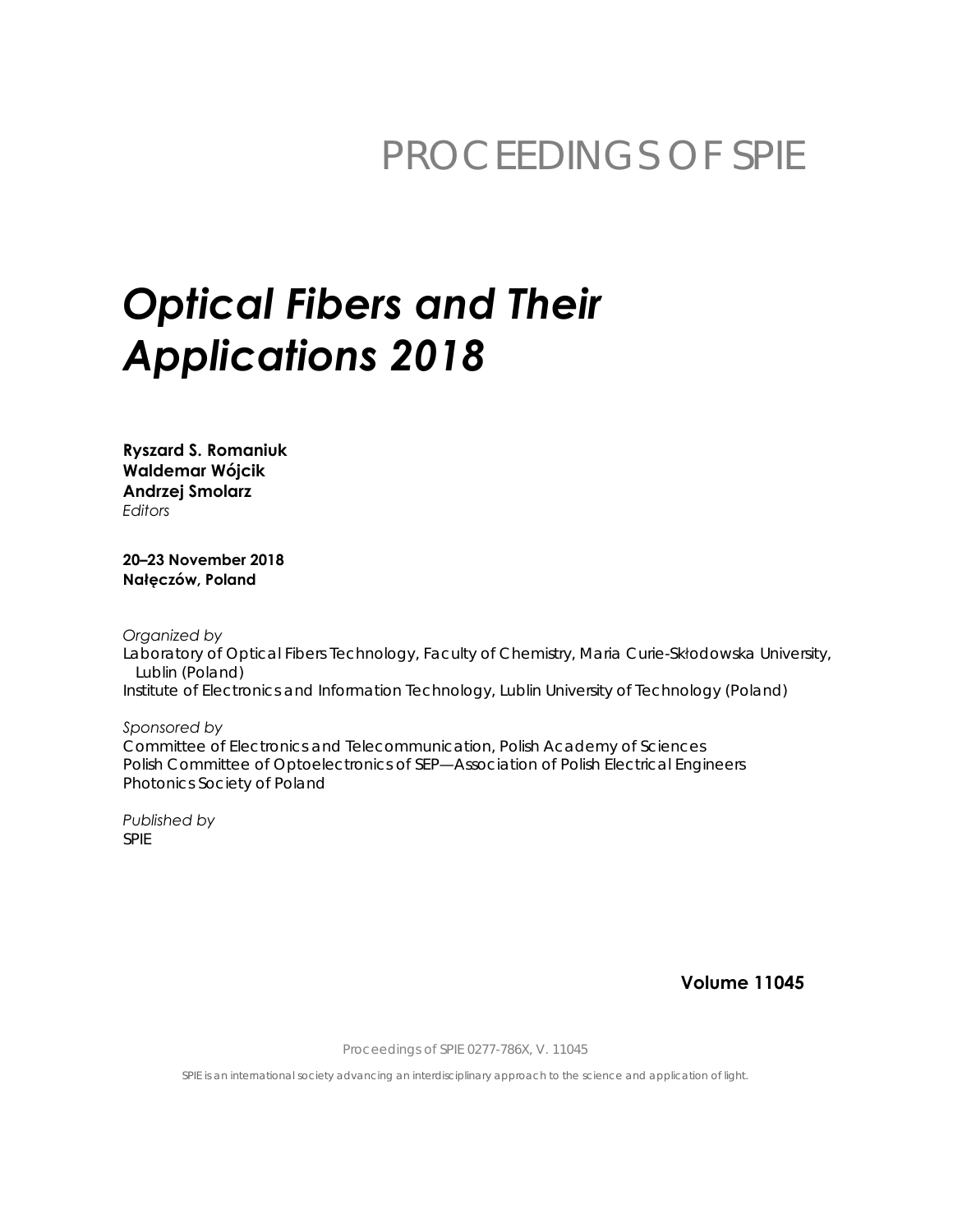The papers in this volume were part of the technical conference cited on the cover and title page. Papers were selected and subject to review by the editors and conference program committee. Some conference presentations may not be available for publication. Additional papers and presentation recordings may be available online in the SPIE Digital Library at SPIEDigitalLibrary.org.

The papers reflect the work and thoughts of the authors and are published herein as submitted. The publisher is not responsible for the validity of the information or for any outcomes resulting from reliance thereon.

Please use the following format to cite material from these proceedings:

Author(s), "Title of Paper," in Optical Fibers and Their Applications 2018, edited by Ryszard S. Romaniuk, Waldemar Wójcik, Andrzej Smolarz, Proceedings of SPIE Vol. 11045 (SPIE, Bellingham, WA, 2019) Seven-digit Article CID Number.

ISSN: 0277-786X ISSN: 1996-756X (electronic)

ISBN: 9781510627567 ISBN: 9781510627574 (electronic)

Published by **SPIE** P.O. Box 10, Bellingham, Washington 98227-0010 USA Telephone +1 360 676 3290 (Pacific Time) Fax +1 360 647 1445 SPIE.org Copyright © 2019, Society of Photo-Optical Instrumentation Engineers.

Copying of material in this book for internal or personal use, or for the internal or personal use of specific clients, beyond the fair use provisions granted by the U.S. Copyright Law is authorized by SPIE subject to payment of copying fees. The Transactional Reporting Service base fee for this volume is \$18.00 per article (or portion thereof), which should be paid directly to the Copyright Clearance Center (CCC), 222 Rosewood Drive, Danvers, MA 01923. Payment may also be made electronically through CCC Online at copyright.com. Other copying for republication, resale, advertising or promotion, or any form of systematic or multiple reproduction of any material in this book is prohibited except with permission in writing from the publisher. The CCC fee code is 0277-786X/19/\$18.00.

Printed in the United States of America by Curran Associates, Inc., under license from SPIE.

Publication of record for individual papers is online in the SPIE Digital Library.



Paper Numbering: Proceedings of SPIE follow an e-First publication model. A unique citation identifier (CID) number is assigned to each article at the time of publication. Utilization of CIDs allows articles to be fully citable as soon as they are published online, and connects the same identifier to all online and print versions of the publication. SPIE uses a seven-digit CID article numbering system structured as follows:

- . The first five digits correspond to the SPIE volume number.
- . The last two digits indicate publication order within the volume using a Base 36 numbering system employing both numerals and letters. These two-number sets start with 00, 01, 02, 03, 04, 05, 06, 07, 08, 09, 0A, 0B ... 0Z, followed by 10-1Z, 20-2Z, etc. The CID Number appears on each page of the manuscript.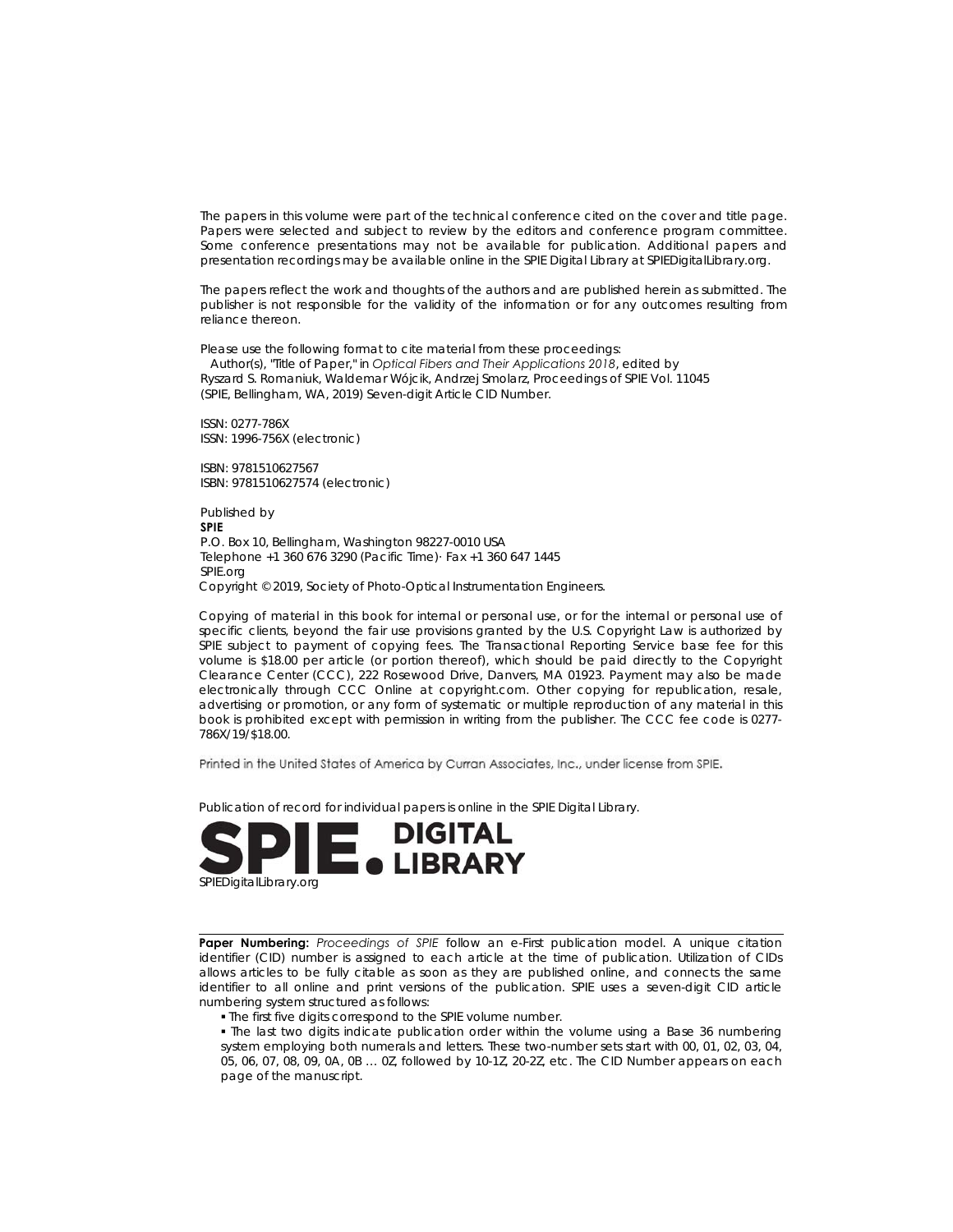### **Contents**

- vii *Authors*
- ix *Conference Committee*
- xi *Introduction*

#### **CONFERENCE OVERVIEW**

11045 02 **Development of optical fiber technology in Poland – 2018 (Invited Paper)** [11045-1]

#### **OPTICAL GLASS AND FIBER TECHNOLOGY**

| 11045 03 | Modification of optical fiber's geometry with an excimer laser [11045-2]                                                                    |
|----------|---------------------------------------------------------------------------------------------------------------------------------------------|
| 11045 04 | Spectral contour length demodulation method for tilted fiber Bragg grating refractive index<br><b>sensing</b> $[11045-4]$                   |
| 11045 05 | Manufacturing and properties of glass-ceramics doped with Eu <sup>3+</sup> from 45S5 Bioglass<br>(Invited Paper) $[11045-14]$               |
| 11045 06 | Homogeneity of $SiO_2$ : TiO <sub>2</sub> waveguide films fabricated via sol-gel method [11045-15]                                          |
| 11045 07 | Chemical characterization of SiO2:TiO2 waveguide films using Auger electron spectroscopy<br>$[11045-17]$                                    |
| 11045 08 | Modelling of the finely-dispersed noncoherent material flow from the loading hopper under<br><b>vibration</b> $[11045-18]$                  |
| 11045 09 | Analysis of the effect of hydrogenation of photosensitive fibres on the parameters of the<br><b>periodic structures produced</b> [11045-27] |
| 11045 0A | Determination of the spectral characteristics shift in the process of writing fiber Bragg gratings<br>$[11045-32]$                          |
| 11045 OB | The spectral properties of bended tilted fiber Bragg gratings [11045-41]                                                                    |
| 11045 OC | Synthesis and characterization of polymeric blends as a new materials in optical fiber<br>$\text{technology}$ [11045-49]                    |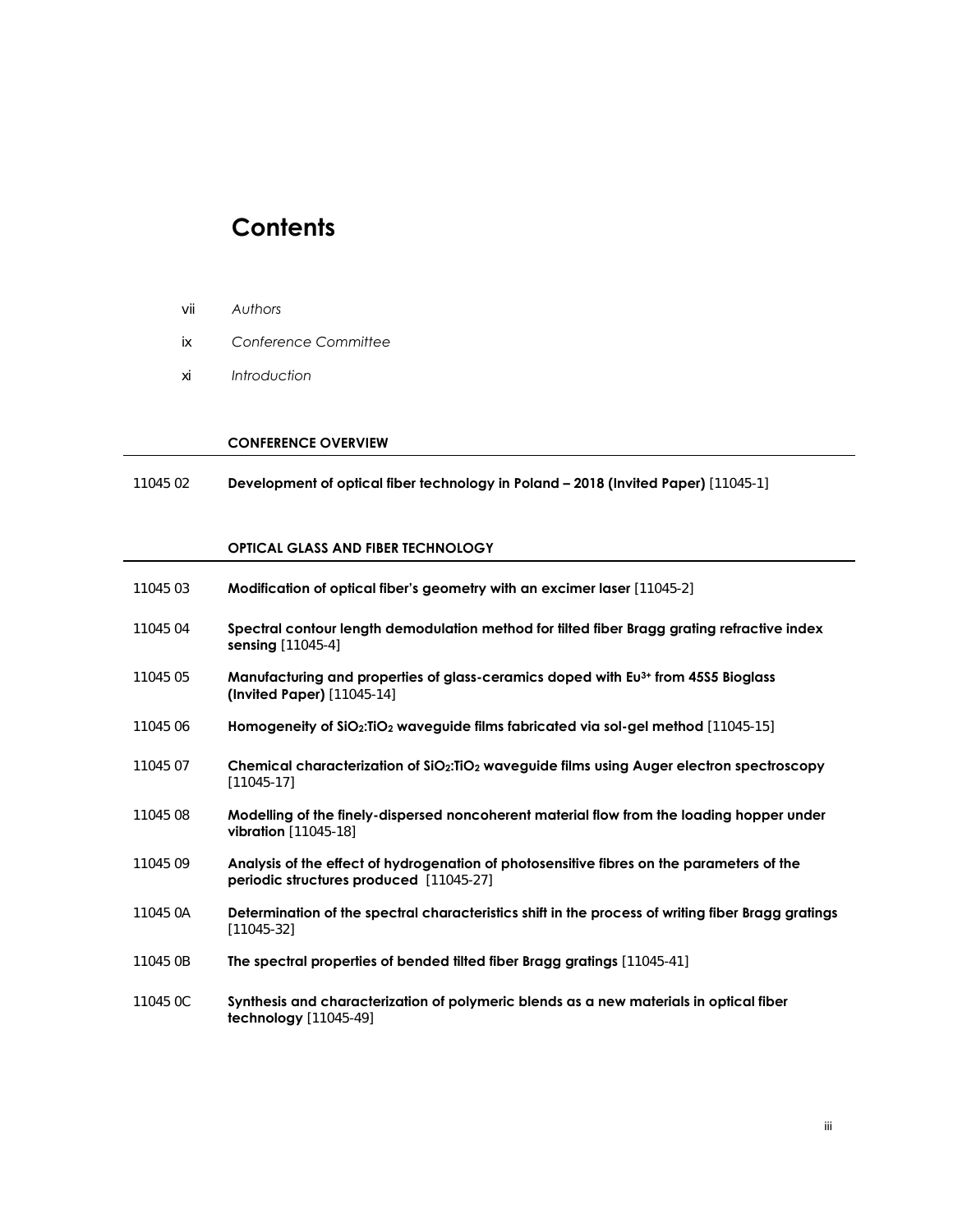#### **OPTICAL FIBER COMPONENTS AND SENSORS**

| 11045 OD | Polarization properties of an optical fiber biconical taper with a liquid crystal cladding<br>$[11045-8]$                 |
|----------|---------------------------------------------------------------------------------------------------------------------------|
| 11045 OE | <b>Tapered fiber optic devices with liquid crystal cladding (Invited Paper)</b> [11045-9]                                 |
| 11045 OF | <b>Optical fiber taper sensor with a nanoparticles' mixture cladding</b> [11045-10]                                       |
| 11045 OG | UV polymerized microtips on multimode optical fibers [11045-12]                                                           |
| 11045 OH | Influence of liquid crystal cladding on light propagation in a tapered optical fiber [11045-13]                           |
| 11045 0  | Temperature influence on optical power spectrum of the tapered fiber device with a liquid<br>crystal cladding [11045-16]  |
| 11045 OJ | Configurable optical fiber current transformer [11045-23]                                                                 |
| 11045 OK | Control of the Bragg wavelength in fibre Bragg grating writing process using the phase mask<br>$\text{method} [11045-35]$ |

#### **OPTICAL FIBER NETWORKS**

- 11045 0L **The method of resolving power enhancement of jitter analyzers in fiber-optical networks** [11045-19]
- 11045 0M **Effectiveness of optical fiber networks in fifth and next generations of mobile systems (Invited Paper)** [11045-30]
- 11045 0N **Multi-core optical fibers in FTTH/FTTA/FTTS solutions supporting IoT** [11045-31]
- 11045 0O **Sign ambiguity of accumulated chromatic dispersion estimated from intensity waveforms in a fiber optic communications link** [11045-39]
- 11045 0P **Model of a telecommunication system for monitoring gas leaks from gas pipelines** [11045-45]

#### **OPTOELECTRONICS AND PHOTONICS**

- 11045 0Q **Analysis of the space-charge field in photorefractive multiple quantum well structures under a moving gratings for a variable trapping coefficient (Invited Paper)** [11045-5] 11045 0R **Comparison of single mode slab and rib waveguide planar evanescent wave transducers**
- [11045-7]